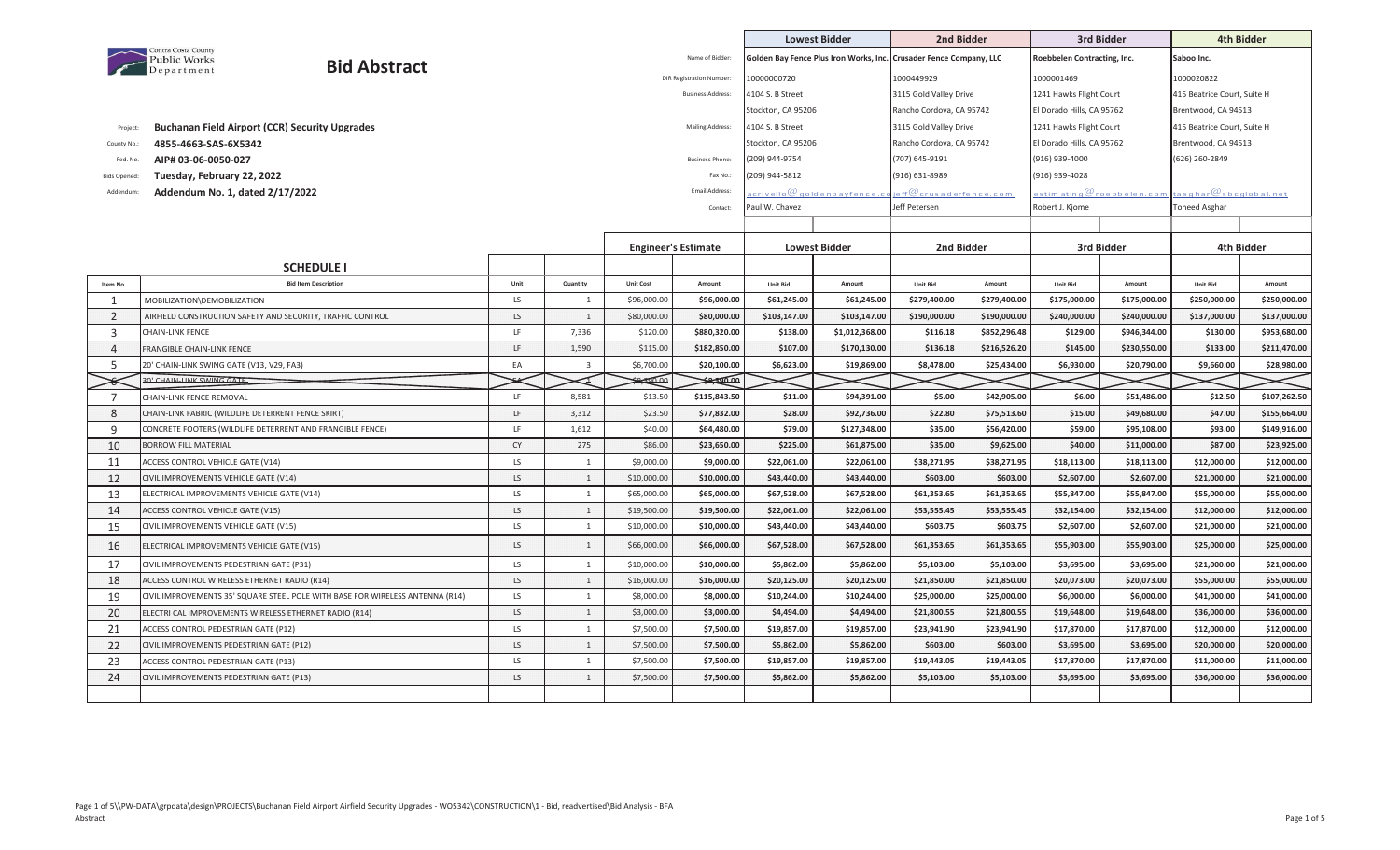|                     |                                                          |                             |                |                |                  |                                 |                    | <b>Lowest Bidder</b>                                               | 2nd Bidder                      |             |                             | 3rd Bidder                                                                    | <b>4th Bidder</b>           |             |
|---------------------|----------------------------------------------------------|-----------------------------|----------------|----------------|------------------|---------------------------------|--------------------|--------------------------------------------------------------------|---------------------------------|-------------|-----------------------------|-------------------------------------------------------------------------------|-----------------------------|-------------|
|                     | Contra Costa County<br><b>Public Works</b><br>Department | <b>Bid Abstract</b>         |                |                |                  | Name of Bidder:                 |                    | Golden Bay Fence Plus Iron Works, Inc. Crusader Fence Company, LLC |                                 |             | Roebbelen Contracting, Inc. |                                                                               | Saboo Inc.                  |             |
|                     |                                                          |                             |                |                |                  | <b>DIR Registration Number:</b> | 10000000720        |                                                                    | 1000449929                      |             | 1000001469                  |                                                                               | 1000020822                  |             |
|                     |                                                          |                             |                |                |                  | <b>Business Address:</b>        | 4104 S. B Street   |                                                                    | 3115 Gold Valley Drive          |             | 1241 Hawks Flight Court     |                                                                               | 415 Beatrice Court, Suite H |             |
|                     |                                                          |                             |                |                |                  |                                 | Stockton, CA 95206 |                                                                    | Rancho Cordova, CA 95742        |             | El Dorado Hills, CA 95762   |                                                                               | Brentwood, CA 94513         |             |
| Project:            | <b>Buchanan Field Airport (CCR) Security Upgrades</b>    |                             |                |                |                  | Mailing Address:                | 4104 S. B Street   |                                                                    | 3115 Gold Valley Drive          |             | 1241 Hawks Flight Court     |                                                                               | 415 Beatrice Court, Suite H |             |
| County No.:         | 4855-4663-SAS-6X5342                                     |                             |                |                |                  |                                 | Stockton, CA 95206 |                                                                    | Rancho Cordova, CA 95742        |             | El Dorado Hills, CA 95762   |                                                                               | Brentwood, CA 94513         |             |
| Fed. No.            | AIP# 03-06-0050-027                                      |                             |                |                |                  | <b>Business Phone:</b>          | (209) 944-9754     |                                                                    | (707) 645-9191                  |             | (916) 939-4000              |                                                                               | (626) 260-2849              |             |
| <b>Bids Opened:</b> | Tuesday, February 22, 2022                               |                             |                |                |                  | Fax No.:                        | (209) 944-5812     |                                                                    | (916) 631-8989                  |             | (916) 939-4028              |                                                                               |                             |             |
| Addendum:           | Addendum No. 1, dated 2/17/2022                          |                             |                |                |                  | <b>Email Address</b>            |                    | crivello @ modelenba vfence. Co                                    | eff@crusad <u>erference.com</u> |             |                             | $\mathsf{a}$ stim atin q $@$ roebbelen.com $\vert$ ta sqhar $@$ sbcqlobal.net |                             |             |
|                     |                                                          |                             |                |                |                  | Contact:                        | Paul W. Chavez     |                                                                    | Jeff Petersen                   |             | Robert J. Kjome             |                                                                               | Toheed Asghar               |             |
|                     | <b>SCHEDULE I (continued)</b>                            |                             |                |                |                  | <b>Engineer's Estimate</b>      |                    | <b>Lowest Bidder</b>                                               | 2nd Bidder                      |             |                             | 3rd Bidder                                                                    |                             | 4th Bidder  |
| Item No.            |                                                          | <b>Bid Item Description</b> |                |                | <b>Unit Cost</b> | Amount                          | <b>Unit Bid</b>    | Amount                                                             | <b>Unit Bid</b>                 | Amount      | <b>Unit Bid</b>             | Amount                                                                        | <b>Unit Bid</b>             | Amount      |
| 25                  | ACCESS CONTROL PEDESTRIAN GATE (P14)                     |                             | LS.            | $\mathbf{1}$   | \$7,500.00       | \$7,500.00                      | \$19,857.00        | \$19,857.00                                                        | \$19,438.45                     | \$19,438.45 | \$17,870.00                 | \$17,870.00                                                                   | \$12,000.00                 | \$12,000.00 |
| 26                  | CIVIL IMPROVEMENTS PEDESTRIAN GATE (P14)                 |                             | LS.            | $\mathbf{1}$   | \$7,500.00       | \$7,500.00                      | \$5,862.00         | \$5,862.00                                                         | \$4,500.00                      | \$4,500.00  | \$3,695.00                  | \$3,695.00                                                                    | \$20,000.00                 | \$20,000.00 |
| 27                  | ACCESS CONTROL WIRELESS ETHERNET RADIO (R9)              |                             | LS.            |                | \$10,000.00      | \$10,000.00                     | \$20,997.00        | \$20,997.00                                                        | \$21,330.20                     | \$21,330.20 | \$19,645.00                 | \$19,645.00                                                                   | \$36,000.00                 | \$36,000.00 |
| 28                  | <b>STEEL BOLLARD</b>                                     |                             | EA             | 6              | \$1,390.00       | \$8,340.00                      | \$1,558.00         | \$9,348.00                                                         | \$900.00                        | \$5,400.00  | \$1,023.00                  | \$6,138.00                                                                    | \$2,600.00                  | \$15,600.00 |
| 29                  | RETROFIT (2) NEW LED FIXTURES ON EXISTING POLE           |                             | EA             | 9              | \$2,000.00       | \$18,000.00                     | \$6,177.00         | \$55,593.00                                                        | \$8,331.75                      | \$74,985.75 | \$7,747.00                  | \$69,723.00                                                                   | \$2,500.00                  | \$22,500.00 |
| 30                  | 12 STR MM FIBER OPTIC CABLE                              |                             | LF.            | 850            | \$14.50          | \$12,325.00                     | \$18.00            | \$15,300.00                                                        | \$58.65                         | \$49,852.50 | \$55.00                     | \$46,750.00                                                                   | \$30.00                     | \$25,500.00 |
| 31                  | SINGLE-WAY (1) 1" CONDUIT, RESTORE EXISTING SURFACE      |                             | LF.            | 620            | \$70.00          | \$43,400.00                     | \$102.00           | \$63,240.00                                                        | \$87.40                         | \$54,188.00 | \$84.00                     | \$52,080.00                                                                   | \$23.00                     | \$14,260.00 |
| 32                  | MULTI-WAY (2) 1" CONDUIT, RESTORE EXISTING SURFACE       |                             | LF.            | 100            | \$85.00          | \$8,500.00                      | \$141.00           | \$14,100.00                                                        | \$193.20                        | \$19,320.00 | \$199.00                    | \$19,900.00                                                                   | \$25.00                     | \$2,500.00  |
| 33                  | SINGLE-WAY (1) 2" CONDUIT, RESTORE EXISTING SURFACE      |                             | LF.            | 930            | \$90.00          | \$83,700.00                     | \$102.00           | \$94,860.00                                                        | \$80.50                         | \$74,865.00 | \$83.00                     | \$77,190.00                                                                   | \$23.00                     | \$21,390.00 |
| 34                  | HANDHOLE, H-20 LOAD RATED                                |                             | EA             | $\overline{7}$ | \$2,850.00       | \$19,950.00                     | \$4,472.00         | \$31,304.00                                                        | \$2,656.50                      | \$18,595.50 | \$2,490.00                  | \$17,430.00                                                                   | \$500.00                    | \$3,500.00  |
|                     |                                                          | <b>TOTAL SCHEDULE I</b>     | \$2,015,180.50 |                | \$2,431,791.00   |                                 | \$2,429,181.63     |                                                                    | \$2,410,156.00                  |             | \$2,569,147.50              |                                                                               |                             |             |

|          | <b>SCHEDULE II</b>                                                        |      |          | <b>Engineer's Estimate</b> |              | <b>Lowest Bidder</b> |              | \$11.00         |              | 3rd Bidder      |              | 4th Bidder   |              |
|----------|---------------------------------------------------------------------------|------|----------|----------------------------|--------------|----------------------|--------------|-----------------|--------------|-----------------|--------------|--------------|--------------|
| Item No. | <b>Bid Item Description</b>                                               | Unit | Quantity | Unit Cost                  | Amount       | Unit Bid             | Amount       | <b>Unit Bid</b> | Amount       | <b>Unit Bid</b> | Amount       | Unit Bid     | Amount       |
| 35       | MOBILIZATION\DEMOBILIZATION                                               | LS.  |          | \$42,500.00                | \$42,500.00  | \$46,017.00          | \$46,017.00  | \$55,791.25     | \$55,791.25  | \$117,667.00    | \$117,667.00 | \$150,000.00 | \$150,000.00 |
| 36       | AIRFIELD CONSTRUCTION SAFETY AND SECURITY, TRAFFIC CONTROL                | LS.  |          | \$17,379.00                | \$17,379.00  | \$24,341.00          | \$24,341.00  | \$50,000.00     | \$50,000.00  | \$81,263.00     | \$81,263.00  | \$155,000.00 | \$155,000.00 |
| 37       | <b>CHAIN-LINK FENCE REMOVAL</b>                                           | LF.  | 1,056    | \$18.60                    | \$19,641.60  | \$17.00              | \$17,952.00  | \$5.00          | \$5,280.00   | \$6.00          | \$6,336.00   | \$11.00      | \$11,616.00  |
| 38       | 8' STEEL ORNAMENTAL FENCE                                                 | LF.  | 1,025    | \$222.00                   | \$227,550.00 | \$248.00             | \$254,200.00 | \$287.35        | \$294,533.75 | \$283.00        | \$290,075.00 | \$255.00     | \$261,375.00 |
| 39       | 10' STEEL ORNAMENTAL FENCE                                                | LF.  | 462      | \$240.00                   | \$110,880.00 | \$287.00             | \$132,594.00 | \$356.35        | \$164,633.70 | \$330.00        | \$152,460.00 | \$325.00     | \$150,150.00 |
| 40       | 8' ORNAMENTAL PEDESTRIAN GATE WITH ELECTRONIC CIPHER LOCK (P15, P29, P30) | EA   | 3        | \$15,000.00                | \$45,000.00  | \$12,404.00          | \$37,212.00  | \$12,500.00     | \$37,500.00  | \$15,500.00     | \$46,500.00  | \$15,000.00  | \$45,000.00  |
| 41       | 10' ORNAMENTAL PEDESTRIAN GATE WITH ELECTRONIC CIPHER LOCK (P16)          | EA   |          | \$15,600.00                | \$15,600.00  | \$13,201.00          | \$13,201.00  | \$15,000.00     | \$15,000.00  | \$16,412.00     | \$16,412.00  | \$16,000.00  | \$16,000.00  |
| 42       | 20' WIDE ORNAMENTAL DOUBLE SWING GATE                                     | EA   |          | \$15,960.00                | \$15,960.00  | \$10,967.00          | \$10,967.00  | \$12,500.00     | \$12,500.00  | \$11,600.00     | \$11,600.00  | \$25,000.00  | \$25,000.00  |
| 43       | ACCESS CONTROL VEHICLE GATE (V16)                                         | LS.  |          | \$14,400.00                | \$14,400.00  | \$22,061.00          | \$22,061.00  | \$36,190.85     | \$36,190.85  | \$28,100.00     | \$28,100.00  | \$12,000.00  | \$12,000.00  |
| 44       | CIVIL IMPROVEMENTS VEHICLE GATE (V16)                                     | LS.  |          | \$18,000.00                | \$18,000.00  | \$43,440.00          | \$43,440.00  | \$603.00        | \$603.00     | \$27,750.00     | \$27,750.00  | \$16,000.00  | \$16,000.00  |
| 45       | ELECTRICAL IMPROVEMENTS VEHICLE GATE (V16)                                | LS.  |          | \$55,200.00                | \$55,200.00  | \$72,916.00          | \$72,916.00  | \$70,712.35     | \$70,712.35  | \$64,604.00     | \$64,604.00  | \$15,000.00  | \$15,000.00  |
| 46       | ACCESS CONTROL VEHICLE GATE (V18)                                         | LS   |          | \$25,200.00                | \$25,200.00  | \$22,061.00          | \$22,061.00  | \$43,287.15     | \$43,287.15  | \$42,445.00     | \$42,445.00  | \$15,000.00  | \$15,000.00  |
| 47       | CIVIL IMPROVEMENTS VEHICLE GATE (V18)                                     | LS.  |          | \$15,600.00                | \$15,600.00  | \$43,440.00          | \$43,440.00  | \$18,500.00     | \$18,500.00  | \$27,418.00     | \$27,418.00  | \$16,000.00  | \$16,000.00  |
| 48       | ELECTRICAL IMPROVEMENTS VEHICLE GATE (V18)                                | LS   |          | \$88,800.00                | \$88,800.00  | \$72,916.00          | \$72,916.00  | \$49,339.60     | \$49,339.60  | \$44,732.00     | \$44,732.00  | \$26,000.00  | \$26,000.00  |
| 49       | ACCESS CONTROL PEDESTRIAN GATE (P20)                                      | LS.  |          | \$9,000.00                 | \$9,000.00   | \$13,179.00          | \$13,179.00  | \$11,050.35     | \$11,050.35  | \$10,100.00     | \$10,100.00  | \$12,000.00  | \$12,000.00  |
| 50       | CIVIL IMPROVEMENTS PEDESTRIAN GATE (P20)                                  | LS.  |          | \$12,000.00                | \$12,000.00  | \$8,294.00           | \$8,294.00   | \$10,537.50     | \$10,537.50  | \$6,000.00      | \$6,000.00   | \$17,000.00  | \$17,000.00  |
| 51       | ACCESS CONTROL PEDESTRIAN GATE (P33)                                      | LS.  |          | \$9,000.00                 | \$9,000.00   | \$13,179.00          | \$13,179.00  | \$19,140.60     | \$19,140.60  | \$17,600.00     | \$17,600.00  | \$12,000.00  | \$12,000.00  |
| 52       | CIVIL IMPROVEMENTS PEDESTRIAN GATE (P33)                                  | LS.  |          | \$12,000.00                | \$12,000.00  | \$8,294.00           | \$8,294.00   | \$5,103.00      | \$5,103.00   | \$6,000.00      | \$6,000.00   | \$16,000.00  | \$16,000.00  |
| 53       | STEEL BOLLARD (V16, V18)                                                  | EA   | -6       | \$1,680.00                 | \$10,080.00  | \$1,558.00           | \$9,348.00   | \$900.00        | \$5,400.00   | \$1,025.00      | \$6,150.00   | \$2,500.00   | \$15,000.00  |

Page 2 of 5\\PW-DATA\grpdata\design\PROJECTS\Buchanan Field Airport Airfield Security Upgrades - WO5342\CONSTRUCTION\1 - Bid, readvertised\Bid Analysis - BFA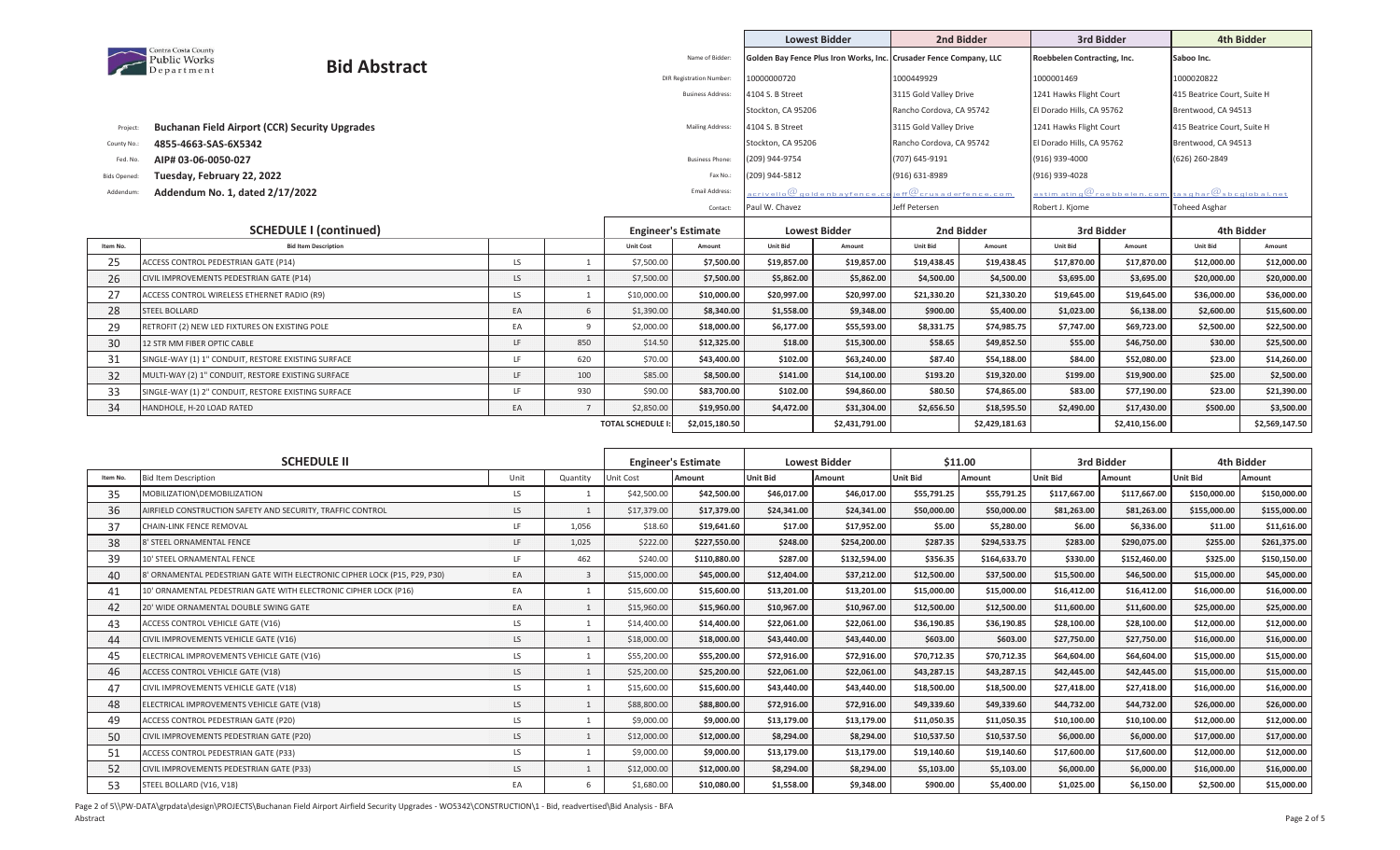|                     |                                                                      |                          |              |     |                |                                 |                    | <b>Lowest Bidder</b>                                                                     |                               | 2nd Bidder  |                             | 3rd Bidder                                                  | 4th Bidder                  |             |
|---------------------|----------------------------------------------------------------------|--------------------------|--------------|-----|----------------|---------------------------------|--------------------|------------------------------------------------------------------------------------------|-------------------------------|-------------|-----------------------------|-------------------------------------------------------------|-----------------------------|-------------|
|                     | Contra Costa County<br><b>Public Works</b>                           | <b>Bid Abstract</b>      |              |     |                | Name of Bidder:                 |                    | Golden Bay Fence Plus Iron Works, Inc. Crusader Fence Company, LLC                       |                               |             | Roebbelen Contracting, Inc. |                                                             | Saboo Inc.                  |             |
|                     | Department                                                           |                          |              |     |                | <b>DIR Registration Number:</b> | 10000000720        |                                                                                          | 1000449929                    |             | 1000001469                  |                                                             | 1000020822                  |             |
|                     |                                                                      |                          |              |     |                | <b>Business Address:</b>        | 4104 S. B Street   |                                                                                          | 3115 Gold Valley Drive        |             | 1241 Hawks Flight Court     |                                                             | 415 Beatrice Court, Suite H |             |
|                     |                                                                      |                          |              |     |                |                                 | Stockton, CA 95206 |                                                                                          | Rancho Cordova, CA 95742      |             | El Dorado Hills, CA 95762   |                                                             | Brentwood, CA 94513         |             |
| Project:            | <b>Buchanan Field Airport (CCR) Security Upgrades</b>                |                          |              |     |                | Mailing Address:                | 4104 S. B Street   |                                                                                          | 3115 Gold Valley Drive        |             | 1241 Hawks Flight Court     |                                                             | 415 Beatrice Court, Suite H |             |
| County No.:         | 4855-4663-SAS-6X5342                                                 |                          |              |     |                |                                 | Stockton, CA 95206 |                                                                                          | Rancho Cordova, CA 95742      |             | El Dorado Hills, CA 95762   |                                                             | Brentwood, CA 94513         |             |
| Fed. No.            | AIP# 03-06-0050-027                                                  |                          |              |     |                | <b>Business Phone:</b>          | (209) 944-9754     |                                                                                          | (707) 645-9191                |             | (916) 939-4000              |                                                             | (626) 260-2849              |             |
| <b>Bids Opened:</b> | Tuesday, February 22, 2022                                           |                          |              |     |                | Fax No.:                        | (209) 944-5812     |                                                                                          | (916) 631-8989                |             | (916) 939-4028              |                                                             |                             |             |
| Addendum            | Addendum No. 1, dated 2/17/2022                                      |                          |              |     |                | Email Address:                  |                    | $_{\mathtt{a} \mathtt{criv} \mathtt{ello}} @_\mathtt{q} \mathtt{o}$ ld en b a yfence.c c | <u>ieff@crusaderfence.com</u> |             |                             | estim ating $@$ roebbelen.com $ $ tasghar $@$ sbcglobal.net |                             |             |
|                     |                                                                      |                          |              |     |                | Contact:                        | Paul W. Chavez     |                                                                                          | Jeff Petersen                 |             | Robert J. Kjome             |                                                             | Toheed Asghar               |             |
| 54                  | NEW LED AREA LIGHTING FIXTURES ON NEW 25' SQUARE STEEL POLE AND BASE |                          | EA           |     | \$5,400.00     | \$5,400.00                      | \$52,895.00        | \$52,895.00                                                                              | \$15,697.50                   | \$15,697.50 | \$18,500.00                 | \$18,500.00                                                 | \$4,500.00                  | \$4,500.00  |
| 55                  | 12 STR MM FIBER OPTIC CABLE                                          |                          | LF.          | 880 | \$22.80        | \$20,064.00                     | \$17.00            | \$14,960.00                                                                              | \$58.65                       | \$51,612.00 | \$55.00                     | \$48,400.00                                                 | \$30.00                     | \$26,400.00 |
| 56                  | SINGLE-WAY (1) 1" CONDUIT, RESTORE EXISTING SURFACE                  |                          | LF.          | 693 | \$84.00        | \$58,212.00                     | \$93.00            | \$64,449.00                                                                              | \$90.85                       | \$62,959.05 | \$92.00                     | \$63,756.00                                                 | \$23.00                     | \$15,939.00 |
| 57                  | MULTI-WAY (3) 1" CONDUIT, RESTORE EXISTING SURFACE                   |                          | LF.          | 83  | \$120.00       | \$9,960.00                      | \$190.00           | \$15,770.00                                                                              | \$211.60                      | \$17,562.80 | \$212.00                    | \$17,596.00                                                 | \$25.00                     | \$2,075.00  |
| 58                  | SINGLE-WAY (1) 2" CONDUIT, RESTORE EXISTING SURFACE                  |                          | LF.          | 55  | \$108.00       | \$5,940.00                      | \$150.00           | \$8,250.00                                                                               | \$181.70                      | \$9,993.50  | \$220.00                    | \$12,100.00                                                 | \$23.00                     | \$1,265.00  |
| 59                  | HANDHOLE, H-20 LOAD RATED                                            |                          | EA           |     | \$3,360.00     | \$13,440.00                     | \$4,292.00         | \$17,168.00                                                                              | \$2,656.50                    | \$10,626.00 | \$2,500.00                  | \$10,000.00                                                 | \$500.00                    | \$2,000.00  |
|                     |                                                                      | <b>TOTAL SCHEDULE II</b> | \$876,806.60 |     | \$1,039,104.00 |                                 | \$1,073,553.95     |                                                                                          | \$1,173,564.00                |             | \$1,038,320.00              |                                                             |                             |             |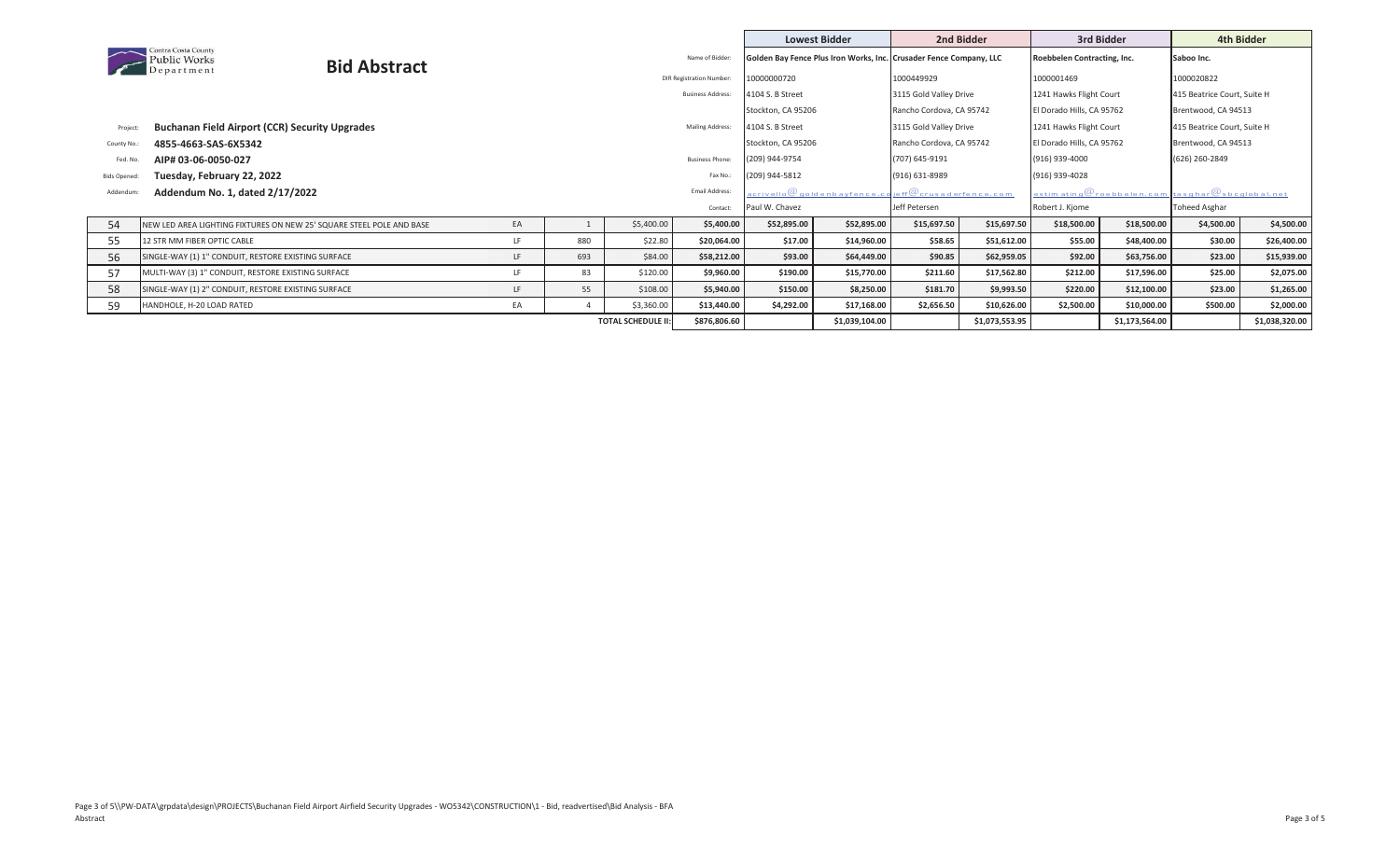|                    |                                                                   |                        |                              |                            |                                 |                    | <b>Lowest Bidder</b>                                               |                          | 2nd Bidder          |                             | 3rd Bidder                                                 |                             | 4th Bidder  |
|--------------------|-------------------------------------------------------------------|------------------------|------------------------------|----------------------------|---------------------------------|--------------------|--------------------------------------------------------------------|--------------------------|---------------------|-----------------------------|------------------------------------------------------------|-----------------------------|-------------|
|                    | Contra Costa County<br><b>Public Works</b><br><b>Bid Abstract</b> |                        |                              |                            | Name of Bidder:                 |                    | Golden Bay Fence Plus Iron Works, Inc. Crusader Fence Company, LLC |                          |                     | Roebbelen Contracting, Inc. |                                                            | Saboo Inc.                  |             |
|                    | Department                                                        |                        |                              |                            | <b>DIR Registration Number:</b> | 10000000720        |                                                                    | 1000449929               |                     | 1000001469                  |                                                            | 1000020822                  |             |
|                    |                                                                   |                        |                              |                            | <b>Business Address:</b>        | 4104 S. B Street   |                                                                    | 3115 Gold Valley Drive   |                     | 1241 Hawks Flight Court     |                                                            | 415 Beatrice Court, Suite H |             |
|                    |                                                                   |                        |                              |                            |                                 | Stockton, CA 95206 |                                                                    | Rancho Cordova, CA 95742 |                     | El Dorado Hills, CA 95762   |                                                            | Brentwood, CA 94513         |             |
| Project            | <b>Buchanan Field Airport (CCR) Security Upgrades</b>             |                        |                              |                            | Mailing Address:                | 4104 S. B Street   |                                                                    | 3115 Gold Valley Drive   |                     | 1241 Hawks Flight Court     |                                                            | 415 Beatrice Court, Suite H |             |
| County No.         | 4855-4663-SAS-6X5342                                              |                        | Stockton, CA 95206           |                            | Rancho Cordova, CA 95742        |                    | El Dorado Hills, CA 95762                                          |                          | Brentwood, CA 94513 |                             |                                                            |                             |             |
| Fed. No.           | AIP# 03-06-0050-027                                               | <b>Business Phone:</b> | (209) 944-9754               |                            | (707) 645-9191                  |                    | (916) 939-4000                                                     |                          | (626) 260-2849      |                             |                                                            |                             |             |
| <b>Bids Opened</b> | Tuesday, February 22, 2022                                        |                        |                              |                            | Fax No.:                        | (209) 944-5812     |                                                                    | (916) 631-8989           |                     | (916) 939-4028              |                                                            |                             |             |
| Addendun           | Addendum No. 1, dated 2/17/2022                                   |                        |                              |                            | Email Address:                  |                    | acrivello $@$ golden bay fence, compared to $@$                    | jeff@crusaderfence.com   |                     |                             | estimating $@$ roebbelen.com $ $ tasghar $@$ sbcglobal.net |                             |             |
|                    |                                                                   |                        |                              |                            | Contact:                        | Paul W. Chavez     |                                                                    | Jeff Petersen            |                     | Robert J. Kjome             |                                                            | Toheed Asghar               |             |
|                    | <b>SCHEDULE I - ADDITIVE 1</b>                                    |                        |                              | <b>Engineer's Estimate</b> |                                 |                    | <b>Lowest Bidder</b>                                               |                          | 2nd Bidder          |                             | 3rd Bidder                                                 |                             | 4th Bidder  |
| Item No.           | <b>Bid Item Description</b>                                       | Unit                   | Quantity                     | <b>Unit Cost</b>           | Amount                          | <b>Unit Bid</b>    | Amount                                                             | <b>Unit Bid</b>          | Amount              | <b>Unit Bid</b>             | Amount                                                     | <b>Unit Bid</b>             | Amount      |
| 60                 | <b>CHAIN-LINK FENCE</b>                                           | LE.                    | 627                          | \$120.00                   | \$75,240.00                     | \$162.00           | \$101,574.00                                                       | \$116.10                 | \$72,794.70         | \$129.00                    | \$80,883.00                                                | \$110.00                    | \$68,970.00 |
| 61                 | CHAIN-LINK FENCE REMOVAL                                          | LF.                    | 630                          | \$15.60                    | \$9,828.00                      | \$31.00            | \$19,530.00                                                        | \$5.00                   | \$3,150.00          | \$7.50                      | \$4,725.00                                                 | \$10.00                     | \$6,300.00  |
| 62                 | CHAIN-LINK FABRIC (WILDLIFE DETERRENT FENCE SKIRT)                | LF.                    | 627                          | \$28.20                    | \$17,681.40                     | \$53.00            | \$33,231.00                                                        | \$23.00                  | \$14,421.00         | \$15.00                     | \$9,405.00                                                 | \$26.00                     | \$16,302.00 |
|                    |                                                                   |                        | TOTAL SCHEDULE I ADDITIVE 1: | \$102,749.40               |                                 | \$154,335.00       |                                                                    | \$90,365.70              |                     | \$95,013.00                 |                                                            | \$91,572.00                 |             |

|                                     | <b>SCHEDULE I - ADDITIVE 2</b>                            |      | <b>Engineer's Estimate</b> |                  |             | <b>Lowest Bidder</b> |              | 2nd Bidder      |              | 3rd Bidder      |              | 4th Bidder      |             |
|-------------------------------------|-----------------------------------------------------------|------|----------------------------|------------------|-------------|----------------------|--------------|-----------------|--------------|-----------------|--------------|-----------------|-------------|
| Item No.                            | <b>Bid Item Description</b>                               | Unit | Quantity                   | <b>Unit Cost</b> | Amount      | <b>Unit Bid</b>      | Amount       | <b>Unit Bid</b> | Amount       | <b>Unit Bid</b> | Amount       | <b>Unit Bid</b> | Amount      |
|                                     | <b>CHAIN-LINK FENCE</b>                                   |      | 314                        | \$120.00         | \$37,680.00 | \$130.00             | \$40.820.00  | \$116.10        | \$36,455.40  | \$130.00        | \$40,820.00  | \$110.00        | \$34,540.00 |
|                                     | <b>FRANGIBLE CHAIN-LINK FENCE</b>                         |      | 317                        | \$132.00         | \$41,844.00 | \$191.00             | \$60,547.00  | \$136.10        | \$43,143.70  | \$145.00        | \$45,965.00  | \$125.00        | \$39,625.00 |
|                                     | CHAIN-LINK FENCE REMOVAL                                  |      | 630                        | \$16.20          | \$10,206.00 | \$31.00              | \$19,530.00  | \$5.00          | \$3.150.00   | \$6.00          | \$3,780.00   | \$10.00         | \$6,300.00  |
|                                     | CHAIN-LINK FABRIC (WILDLIFE DETERRENT FENCE SKIRT)        |      | 314                        | \$28.20          | \$8,854.80  | \$60.00              | \$18,840.00  | \$23.00         | \$7.222.00   | \$15.00         | \$4,710.00   | \$26.00         | \$8,164.00  |
|                                     | CONCRETE FOOTERS (WILDLIFE DETERRENT AND FRANGIBLE FENCE) |      | 317                        | \$48.60          | \$15,406.20 | \$79.00              | \$25.043.00  | \$40.00         | \$12,680.00  | \$63.00         | \$19,971.00  | \$32.00         | \$10.144.00 |
| <b>TOTAL SCHEDULE I ADDITIVE 2:</b> |                                                           |      |                            |                  |             |                      | \$164,780.00 |                 | \$102,651.10 |                 | \$115,246.00 |                 | \$98,773.00 |

|                                     | <b>SCHEDULE I - ADDITIVE 3</b>                             |      |          | <b>Engineer's Estimate</b> |             | <b>Lowest Bidder</b> |              | 2nd Bidder      |              | 3rd Bidder      |              | 4th Bidder      |              |
|-------------------------------------|------------------------------------------------------------|------|----------|----------------------------|-------------|----------------------|--------------|-----------------|--------------|-----------------|--------------|-----------------|--------------|
| Item No.                            | <b>Bid Item Description</b>                                | Unit | Quantity | <b>Unit Cost</b>           | Amount      | <b>Unit Bid</b>      | Amount       | <b>Unit Bid</b> | Amount       | <b>Unit Bid</b> | Amount       | <b>Unit Bid</b> | Amount       |
|                                     | AIRFIELD CONSTRUCTION SAFETY AND SECURITY, TRAFFIC CONTROL | LS   |          | \$30,000.00                | \$30,000.00 | \$3,000.00           | \$3,000.00   | \$10,000,00     | \$10,000.00  | \$55,521.00     | \$55,521.00  | \$55,000.00     | \$55,000.00  |
|                                     | <b>CHAIN-LINK FENCE</b>                                    |      | 625      | \$117.60                   | \$73,500.00 | \$130.00             | \$81,250.00  | \$116.10        | \$72,562.50  | \$129.00        | \$80,625.00  | \$110.00        | \$68,750.00  |
|                                     | CHAIN-LINK FENCE REMOVAL                                   |      | 630      | \$15.60                    | \$9,828.00  | \$31.00              | \$19,530.00  | \$5.00          | \$3,150.00   | \$6.00          | \$3,780.00   | \$10.00         | \$6,300.00   |
|                                     | CHAIN-LINK FABRIC (WILDLIFE DETERRENT FENCE SKIRT)         |      | 625      | \$28.20                    | \$17,625.00 | \$53.00              | \$33,125.00  | \$23.00         | \$14,375.00  | \$15.00         | \$9,375.00   | \$26.00         | \$16,250.00  |
| <b>TOTAL SCHEDULE I ADDITIVE 3:</b> |                                                            |      |          |                            |             |                      | \$136,905.00 |                 | \$100,087.50 |                 | \$149,301.00 |                 | \$146,300.00 |

|          | <b>SCHEDULE I - ADDITIVE 4</b>                      |              | <b>Engineer's Estimate</b> |                  |              | <b>Lowest Bidder</b> |              | 2nd Bidder      |              | 3rd Bidder      |              | 4th Bidder      |             |
|----------|-----------------------------------------------------|--------------|----------------------------|------------------|--------------|----------------------|--------------|-----------------|--------------|-----------------|--------------|-----------------|-------------|
| Item No. | <b>Bid Item Description</b>                         | Unit         | Quantity                   | <b>Unit Cost</b> | Amount       | <b>Unit Bid</b>      | Amount       | <b>Unit Bid</b> | Amount       | <b>Unit Bid</b> | Amount       | <b>Unit Bid</b> | Amount      |
|          | ACCESS CONTROL PEDESTRIAN GATE (P31)                | LS           |                            | \$18,000.00      | \$18,000.00  | \$22,061.00          | \$22.061.00  | \$21,352.10     | \$21,352.10  | \$15,435.00     | \$15,435.00  | \$15,000.00     | \$15,000.00 |
|          | ELECTRICAL IMPROVEMENTS PEDESTRIAN GATE (P31)       | LS           |                            | \$4,200.00       | \$4,200.00   | \$4,687.00           | \$4,687.00   | \$8,754.38      | \$8,754.38   | \$8,140.00      | \$8,140.00   | \$25,000.00     | \$25,000.00 |
|          | SINGLE-WAY (1) 1" CONDUIT, RESTORE EXISTING SURFACE |              | 1.749                      | \$84.00          | \$146.916.00 | \$95.00              | \$166.155.00 | \$63.25         | \$110.624.25 | \$60.00         | \$104,940.00 | \$25.00         | \$43.725.00 |
|          | HANDHOLE, H-20 LOAD RATED                           | EA           |                            | \$3,420.00       | \$13,680.00  | \$4,292.00           | \$17,168.00  | \$2,656.50      | \$10,626.00  | \$2,470.00      | \$9,880.00   | \$500.00        | \$2,000.00  |
|          |                                                     | \$182.796.00 |                            | \$210,071.00     |              | \$151,356.73         |              | \$138,395.00    |              | \$85,725.00     |              |                 |             |

|          | <b>SCHEDULE II - ADDITIVE 1</b> |      | Engin           | er's Estimate |       | <b>Lowest Bidder</b> |       | 2nd Bidder      |       | 3rd Bidder      |       | 4th Bidder      |       |
|----------|---------------------------------|------|-----------------|---------------|-------|----------------------|-------|-----------------|-------|-----------------|-------|-----------------|-------|
| Item No. | <b>Bid Item Description</b>     | Unit | <b>Ouantity</b> | Unit Cos.     | Amour | <b>Unit Bid</b>      | Amour | <b>Unit Bid</b> | Amour | <b>Unit Bid</b> | Amou. | <b>Unit Bid</b> | Amour |

Page 4 of 5\\PW-DATA\grpdata\design\PROJECTS\Buchanan Field Airport Airfield Security Upgrades - WO5342\CONSTRUCTION\1 - Bid, readvertised\Bid Analysis - BFA

Abstract